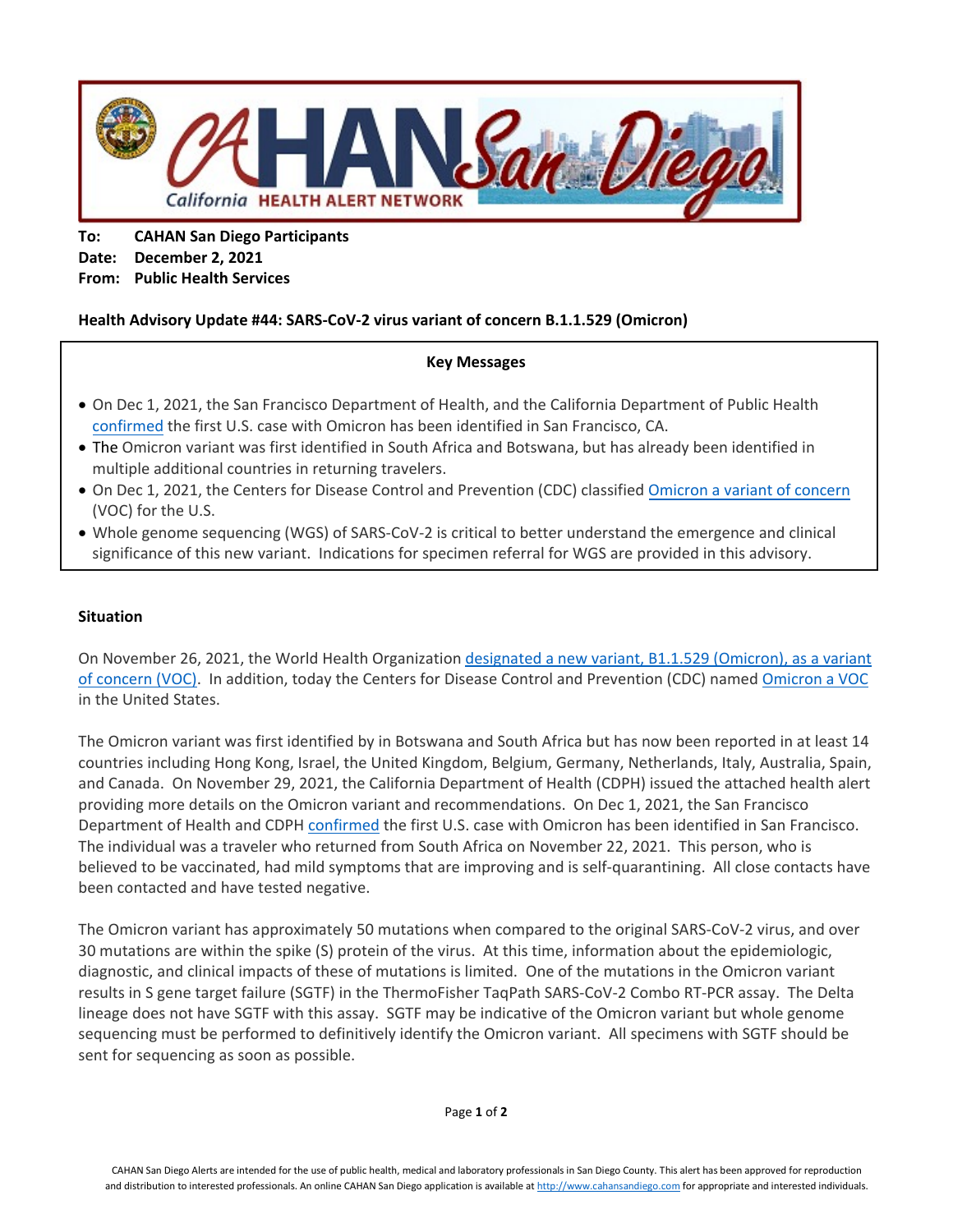### **Actions Requested**

- 1.Providers are requested to submit specimens for WGS from individuals with SARS-CoV-2 virus infection confirmed by nucleic acid testing who meet at least one of the following criteria:
	- Persons or exposure to persons with recent international travel and especially to those countries in which the Omicron variant has been detected; or
	- Marked differences in real-time RT-PCR viral target(s) cycle threshold (Ct) values (e.g., ORF1ab target detected, N target detected, and S target **not detected**); or
	- Possible re-infection (e.g., recurrence of symptoms with positive molecular testing or positive molecular testing at least 90 days after initial infection); or
	- Infection >14 days of completing a COVID-19 primary vaccination series (i.e., two doses for the Pfizer or Moderna vaccines, one dose for the Johnson & Johnson vaccine).
- 2.Providers can contact the County Epidemiology Unit for assistance in both evaluation and specimen submission during business hours Monday through Friday by calling 619-692-8499. San Diego providers should not directly contact CDPH to request WGS and requests should not be made after hours.
- 3.Providers should report any receipt of sequence data identifying a variant of concern to the County Epidemiology Unit within one working day using a [Confidential Morbidity Report](https://www.sandiegocounty.gov/content/dam/sdc/hhsa/programs/phs/documents/CMRa.pdf) faxed to 858-715-6458 or sent by secure email to [epi-cdreporting.hhsa@sdcounty.ca.gov.](mailto:epi-cdreporting.hhsa@sdcounty.ca.gov)

#### **Resources**

[First Confirmed Case of Omicron Variant Detected in the United States | CDC Online Newsroom | CDC](https://www.cdc.gov/media/releases/2021/s1201-omicron-variant.html) [Fact Sheet: Omicron Variant \(ca.gov\)](https://www.cdph.ca.gov/Programs/CID/DCDC/Pages/COVID-19/Omicron-Variant-Fact-Sheet.aspx)

Thank you for your participation.

#### **CAHAN San Diego**

County of San Diego Health & Human Services Agency Epidemiology and Immunization Services Branch Phone: (619) 692-8499; Fax: (858) 715-6458 Urgent Phone for pm/weekends/holidays: (858) 565-5255 E-mail: [cahan@sdcounty.ca.gov](mailto:cahan@sdcounty.ca.gov)  Secure Website: [http://cahan.ca.gov](http://cahan.ca.gov/) Public Website[: http://www.cahansandiego.com](http://www.cahansandiego.com/)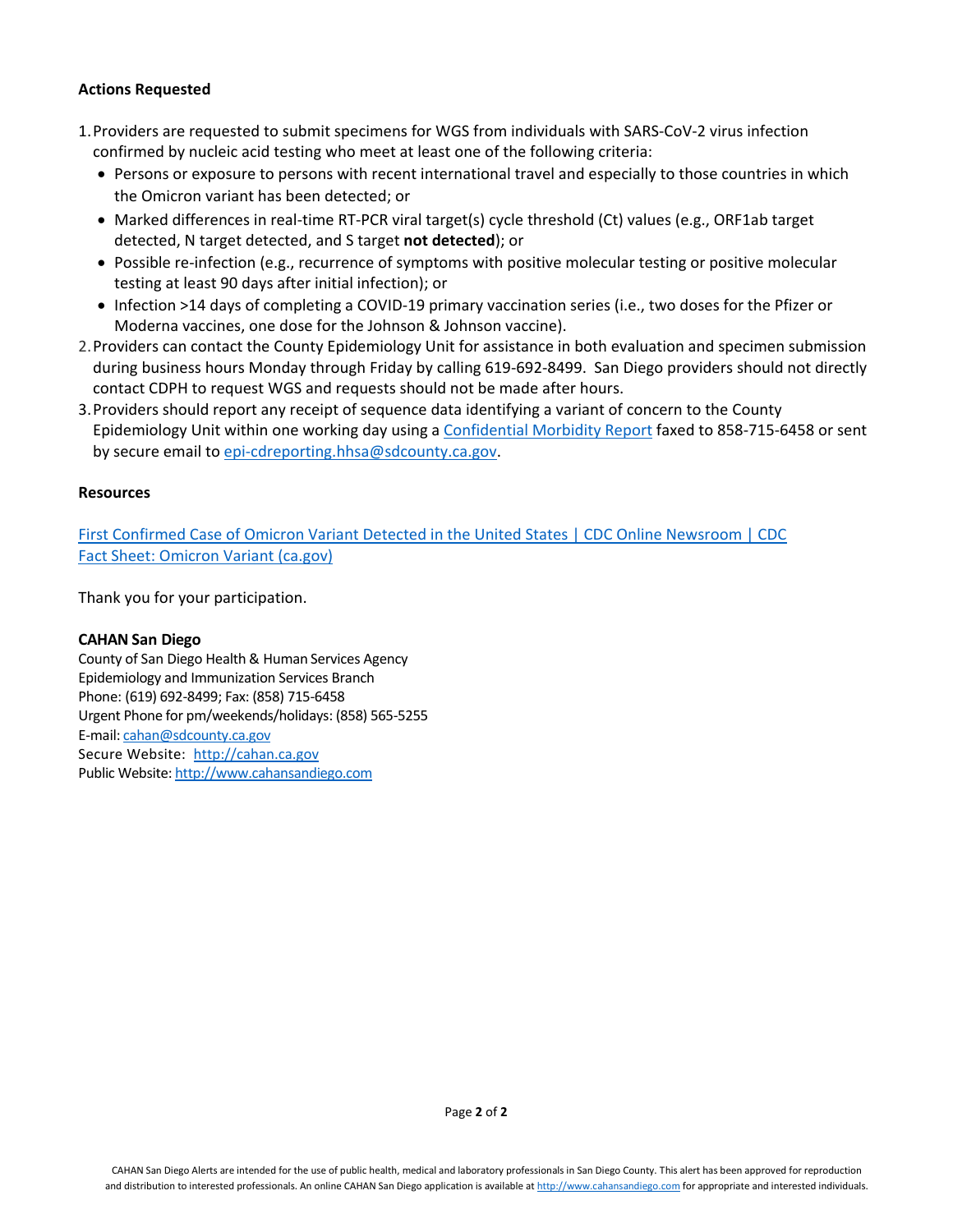

State of California—Health and Human Services Agency California Department of Public Health



*Director and State Public Health Officer Governor*

**Health Alert**

# **SARS-CoV-2 virus variant of concern B.1.1.529 (Omicron)**  November 29, 2021

On November 26, 2021, the World Health Organization designated a new variant, B1.1.529 (Omicron) as a variant of concern (VOC). The Omicron variant was first identified by health authorities in Botswana and South Africa, and it has now been reported in at least 14 countries. Most isolates have been found in Botswana and South Africa, and travel-associated cases have been identified in Hong Kong, Israel, the United Kingdom, Belgium, Germany, Netherlands, Italy, Australia, Spain, and Canada.The Omicron variant has not yet been identified in the United States, including California. On November 26, the U.S. Government issued a proclamation imposin[g new travel restrictions](https://urldefense.com/v3/__https:/www.whitehouse.gov/briefing-room/presidential-actions/2021/11/26/a-proclamation-on-suspension-of-entry-as-immigrants-and-nonimmigrants-of-certain-additional-persons-who-pose-a-risk-of-transmitting-coronavirus-disease-2019/__;!!AvL6XA!jupYWiVs3QAwih0T0U-HjAWLhXHYU17Z_cIN7DJ2UytEX6zitVRrOMO-EpVrm-Cntw4$) for persons who are not U.S. citizens or legal permanent residents coming to the U.S. from eight countries: the Kingdoms of Eswatini and Lesotho; and Republics of Botswana, Malawi, Mozambique, Namibia, South Africa, and Zimbabwe. Travelers who have been in one of the above eight countries within the last 14 days must follow the Centers for Disease Control and Prevention (CDC) recommendations<sup>[1](#page-2-0)</sup> to get tested 3-5 days after arrival and quarantine for 7 days even if testing negative. Because there may be increased risk for post-vaccination infection, individuals should follow the CDC guidance for unvaccinated travelers even if vaccinated or previously infected with COVID-19. If COVID-19 testing is positive or symptoms develop, individuals should follow CDC guidance and isolate for 10 days[2](#page-2-1). Contacts of cases due to the Omicron variant should be quarantined for 10 days, monitored for quarantine adherence, and tested at least once during the quarantine period, optimally at day 5-7.

The Omicron variant has approximately 50 mutations when compared to the original SARS-CoV-2 virus, and over 30 mutations are within the spike protein of the virus. At this time, information about the epidemiologic, diagnostic, and clinical impacts of these of mutations is limited. However, some mutations present in the Omicron variant have been associated with an increase in infectiousness and immune escape which could result in lower vaccine effectiveness. Anecdotal reports from South Africa have indicated that patients may present with symptoms that are atypical from those associated with infection due to other SARS-CoV-2 variants, such as no loss of smell/taste or extreme fatigue. However, it is yet unclear if the Omicron variant has any impact on severity of disease or the effectiveness of currently available treatments.

One of the mutations in the Omicron variant results in S gene target failure (SGTF) in the ThermoFisher TaqPath SARS-CoV-2 Combo RT-PCR assay. More than 99% of strains currently circulating in the U.S. are from the Delta lineage, which does not have SGTF with this assay. Thus, SGTF with this assay may be indicative of the Omicron variant. However, whole genome sequencing must be performed to definitively identify the Omicron variant, and all

<span id="page-2-0"></span><sup>1</sup> https://www.cdc.gov/coronavirus/2019-ncov/travelers/international-travel-during-covid19.html <sup>2</sup> https://www.cdc.gov/coronavirus/2019-ncov/your-health/quarantine-isolation.html

<span id="page-2-1"></span>